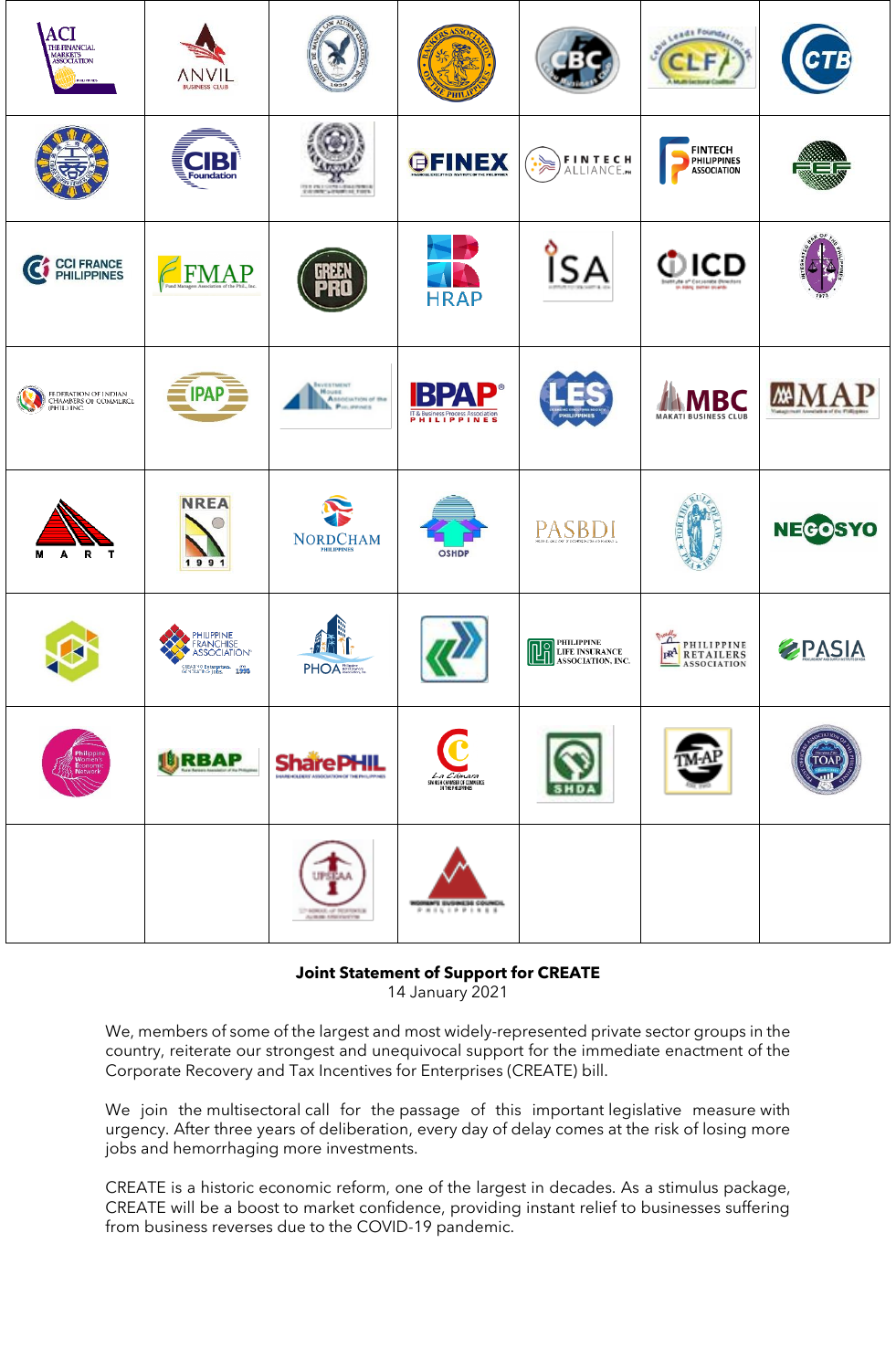We particularly support the immediate reduction of corporate income tax (CIT) rate from 30 to 20 percent for small and medium enterprises earning net taxable income not exceeding 5 million pesos, and from 30 to 25 percent for all other corporations, **effective July 1, 2020**. These would instantly bring the country's CIT rate closer to the ASEAN average of 21.65% and give us more resources to retain our employees and to keep up with financial difficulties. As an investment-attracting move, the CIT cut also alters the financial prospectus of the Philippines for the better.

We are hopeful the proposal to give flexible authority to the Fiscal Incentives Review Board (FIRB) and the President in granting both fiscal and non-fiscal incentives will make the tax incentives system an agile mechanism that can seize high-value investment opportunities. We thank Congress for including proper safeguards against abuse of discretion or making it a political tool to grant favors to undeserving recipients.

We also recognize that CREATE provides a transition of 10 years for current holders of incentives. This should ease some concerns about the tax regime change.

We humbly request the Senate and the House of Representatives to move quickly and decisively to push CREATE forward and ensure its immediate enactment.

- 1. ACI PHILIPPINES
- 2. ANVIL BUSINESS CLUB
- 3. ATENEO LAW ALUMNI ASSOCIATION, INC. (ALAAI)
- 4. BANKERS ASSOCIATION OF THE PHILIPPINES (BAP)
- 5. CEBU BUSINESS CLUB (CBC)
- 6. CEBU LEADS FOUNDATION (CLF)
- 7. CHAMBER OF THRIFT BANKS (CTB)
- 8. CHINESE FILIPINO BUSINESS CLUB INC. (CFBC)
- 9. CIBI FOUNDATION, INC.
- 10. FEDERATION OF FILIPINO-CHINESE CHAMBERS OF COMMERCE & INDUSTRY, INC. (FFCCCII)
- 11. FEDERATION OF INDIAN CHAMBERS OF COMMERCE PHILIPPINES, INC. (FICCI)
- 12. FINANCIAL EXECUTIVES INSTITUTE OF THE PHILIPPINES (FINEX)
- 13. FINTECH ALLIANCE PH
- 14. FINTECH PHILIPPINES ASSOCIATION
- 15. FOUNDATION FOR ECONOMIC FREEDOM (FEF)
- 16. FRENCH CHAMBER OF COMMERCE AND INDUSTRY IN THE PHILIPPINES (CCI FRANCE-PHILIPPINES)
- 17. FUND MANAGERS ASSOCIATION OF THE PHILIPPINES (FMAP)
- 18. GUILD OF REAL ESTATE ENTREPRENEURS AND PROFESSIONALS, INC. (GREENPRO)
- 19. HOTEL AND RESTAURANT ASSOCIATION OF THE PHILIPPINES (HRAP)
- 20. INSTITUTE FOR SOLIDARITY IN ASIA, INC. (ISA)
- 21. INSTITUTE OF CORPORATE DIRECTORS (ICD)
- 22. INTEGRATED BAR OF THE PHILIPPINES (IBP)
- 23. INTELLECTUAL PROPERTY ASSOCIATION OF THE PHILIPPINES (IPAP)
- 24. INVESTMENT HOUSE ASSOCIATION OF THE PHILIPPINES (IHAP)
- 25. IT AND BUSINESS PROCESS ASSOCIATION OF THE PHILIPPINES (IBPAP)
- 26. LICENSING EXECUTIVES SOCIETY PHILIPPINES (LESP)
- 27. MAKATI BUSINESS CLUB (MBC)
- 28. MANAGEMENT ASSOCIATION OF THE PHILIPPINES (MAP)
- 29. MONEY MARKET ASSOCIATION OF THE PHILIPPINES (MART)
- 30. NATIONAL REAL ESTATE ASSOCIATION, INC. (NREA)
- 31. NORDIC CHAMBER OF COMMERCE OF THE PHILIPPINES, INC. (NORDCHAM)
- 32. ORGANIZATION OF SOCIALIZED HOUSING DEVELOPERS OF THE PHILIPPINES (OSHDP)
- 33. PHILIPPINE ASSOCIATION OF SECURITIES BROKERS AND DEALERS, INC. (PASBDI)
- 34. PHILIPPINE BAR ASSOCIATION (PBA)
- 35. PHILIPPINE CENTER FOR ENTREPRENEURSHIP (GO NEGOSYO)